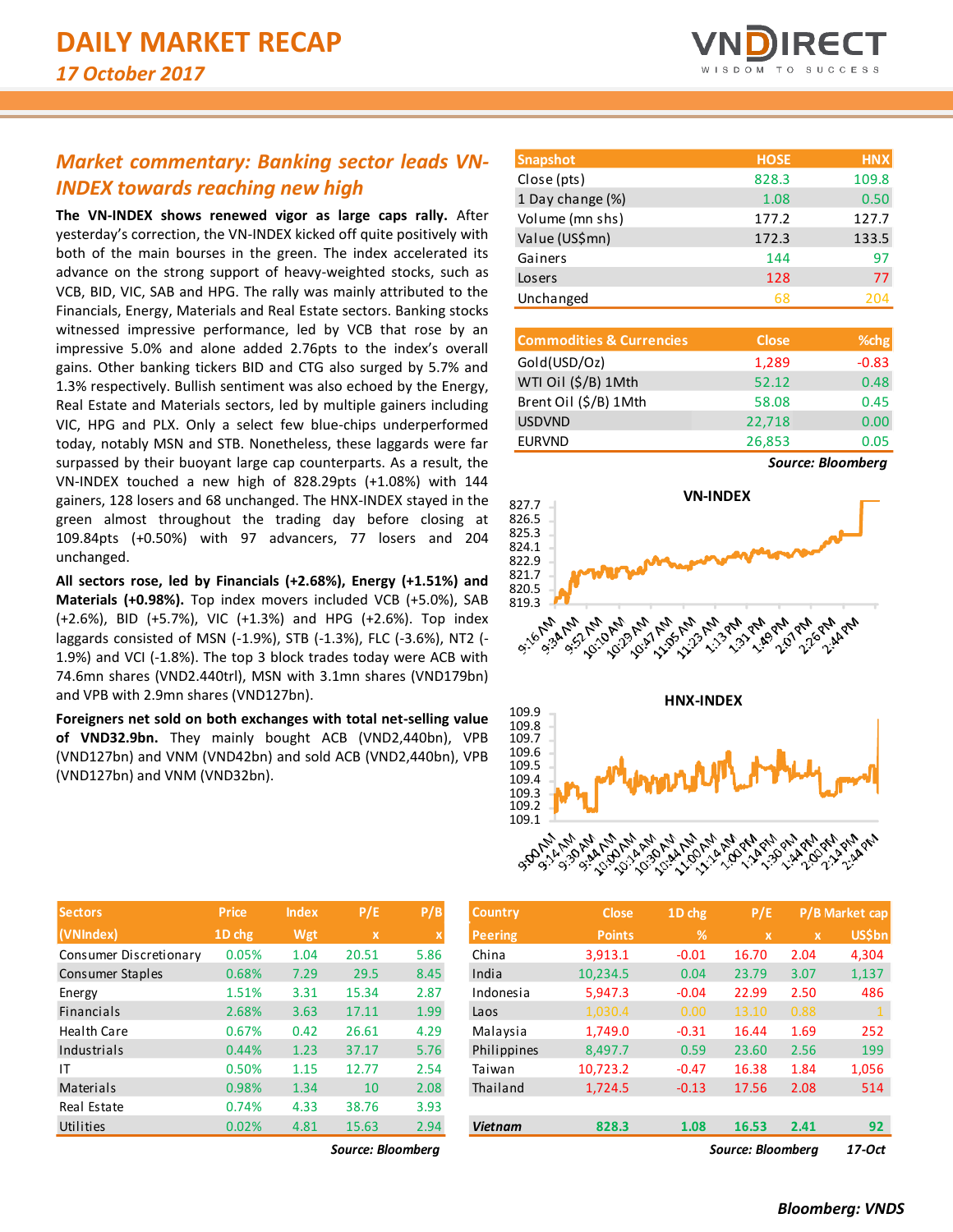

## **Market News**

**Oil rose as clashes embroiling OPEC's no. 2 member curbed output.** Tensions are rising in Iraq as the government clashes with the Kurdish rebels in Kirkuk, Iraq. The fight in Kirkuk has resulted in the shutdown of two oil fields that pump a combined 275,000 barrels a day While that is a relatively small number in a global context, equivalent to just 3% of what top importer China bought last month, the prospect of continued disruptions is helping keep futures in London near the US\$58/barrel. Brent for December settlement was at US\$57.73/barrel on the London-based ICE Futures Europe exchange, down 9 cents, at 3:13 p.m. Singapore time. The contract gained 65 cents, or 1.1%, to \$57.82 a barrel on Monday. Global benchmark crude traded at a premium of \$5.73 to December WTI. West Texas Intermediate for November delivery was at US\$51.74 a barrel on the New York Mercantile Exchange, down 13 cents. Prices climbed 42 cents to US\$51.87 on Monday. Total volume traded was 45% below the 100-day average. U.S. oil inventories probably fell by 3 million barrels last week, according to a Bloomberg survey before a government report Wednesday. *(Bloomberg)*

**Vietnam's rice exports rose by 41% YoY** to over 5.2mn tons in the year through to this month, compared to 2016's figure of 4.8mn tons, based on data from the Vietnam Food Association. Total rice exports are predicted to reach 5.7mn tons in 2017. *(Bloomberg)*

**Vietnam and Singapore strengthen economic connectivity and trade cooperation** following the 13th Vietnam-Singapore Connectivity Ministerial Meeting held in Hanoi on Oct 17. The two countries discussed the implementation of bilateral cooperation agreements in priority areas including investments, finance, IT, communications and education. Additionally, both sides agreed to bolster cooperation, information exchange and experience sharing on management policies and knowledge in the different fields. Singapore has emerged as a key FDI investor in Vietnam and poured US\$3.9bn of registered capital into Vietnam over the January-August period including US\$2.8bn invested in newly-approved projects and US\$718mn added to existing projects. *(En.vietnamplus.vn)* 

## **Coverage Universe Updates**

### **VSC 2017 results may not meet our forecast**

- For 3Q2017, VSC expects EBT of VND81bn. However, 2017 EBT could reach VND300bn, down 3.5% on 2016 as 4Q2017 EBT may stay flat compared to 3Q2017. VSC has realized a similar number of vessel calls/week at its ports compared to Q2 but the number of containers per ship has risen slightly, partially due to larger vessel sizes and higher freight load factors. The main reason for lower than expected 2017 EBT is likely rising fuel cost. For VSC, fuel prices are mainly associated to trucking activity.
- For 9M2017, VIP Greenport (VGP) cargo throughput was around 380,000 TEUs, equivalent to 75% of capacity (500,000 TEU). Greenport handled approximately 220,000 TEU, equivalent to 73% of capacity. The total throughput in 9M2017 was 600,000 TEUs, similar to 2016 throughput of 610,000 TEUs, suggesting that full year cargo throughput should exceed last year's figure.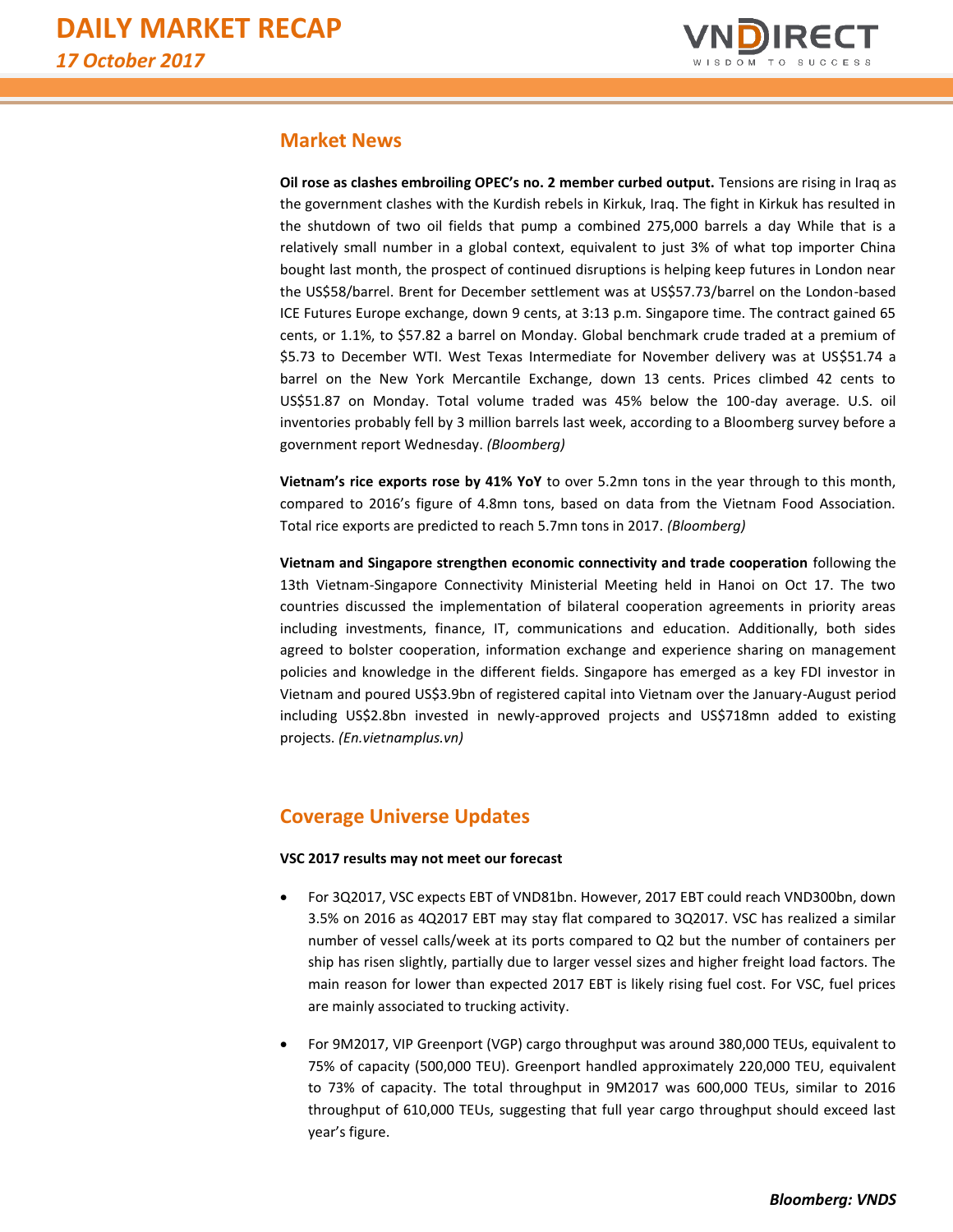

- Greenport will be converted to a distribution center (DC) over the next  $3 5$  years. Greenport will not completely relinquish its container handling operations, but will scale down and focus on serving small ships/ferries due to its unfavorable location upstream along the Bach Dang river. The new combination of a scaled down container handling operation and a DC is likely to generate run-rate revenue and NPAT 8-10% lower compared to the current Greenport. This strategy is better for the survival of Greenport as there will be more downstream capacity starting 2018.
- **VIP Greenport could be scaled up** to a capacity of 800,000 TEU/year by adding another crane and expanding the container yard. The total estimated capex is VND120bn. The new container yard is under construction and will be completed by the end of 2017. VSC will purchase the new crane when the current capacity is filled up.
- **There's still a threat of lowering handling rates** as a recent wave of consolidation in the global container shipping industry has consolidated pricing power in the hands of shipping lines and also because they are still in financial duress despite a recovery in volumes and freight rates.
- **Lach Huyen port will launch in 2019.** VSC management does not consider Lach Huyen a great threat as this will most accommodate large mother vessels rather than the mid-sized vessels that are more suited to the region. The new Nam Dinh Vu port of GMD is a fiercer competitor. However, even after Nam Dinh Vu port completes its first phase in early 2018. VSC could maintain annual throughput growth of 8-10%, according to management.

## **Notable Corporate Events**

**Hoa Phat Group JSC (HPG VN) - 9M2017 business results and business activities:** In 3Q2017, HPG recorded revenue of VND12.7trl and EAT of VND2.14trl. For the accumulated 9M2017, HPG generated total output of 1.6mn tons (+31% YoY, completing 80% of annual goals) including total export of 127,000 tons. The company posted revenue of VND33.8trl (+43% YoY) and EAT of VND5.6trl (+21% YoY). Regarding the Dung Quat Integrated Steel project, HPG has selected construction and equipment contractors. As for real estate business, the company is also speeding up to complete the Mandarin Garden 2 project on time for the apartment handover by the end of 2017. *(Hoaphat.com.vn)*

**Power Construction Joint Stock Company No.1 (PC1 VN) – private placement and FOL adjustment:** States Securities Commission of Vietnam (SSC) has announced the approval on PC1's temporarily locking FOL at 39.8% and the 2017 private placement. For further information, PC1 will privately offer 17,611,522 shares at the minimum price of VND21,082/share. Such shares will be subject to 1-year transfer restriction. If successful, the firm will raise the charter capital to over VND1.154trl. *(Cafef.vn and Hsx.vn)*

**Binh Son Refinery Co., Ltd. (BSR - unlsited) - IPO:** BSR has announced the sale of around 5-6% of the stakes at the upcoming IPO in November to both domestic and foreign investors, citing General Director Tran Ngoc Nguyen. Additionally, BSR will offer a 49% stake to strategic investors within 12 months since the IPO, thus reducing the State-owned holding to below 50%. For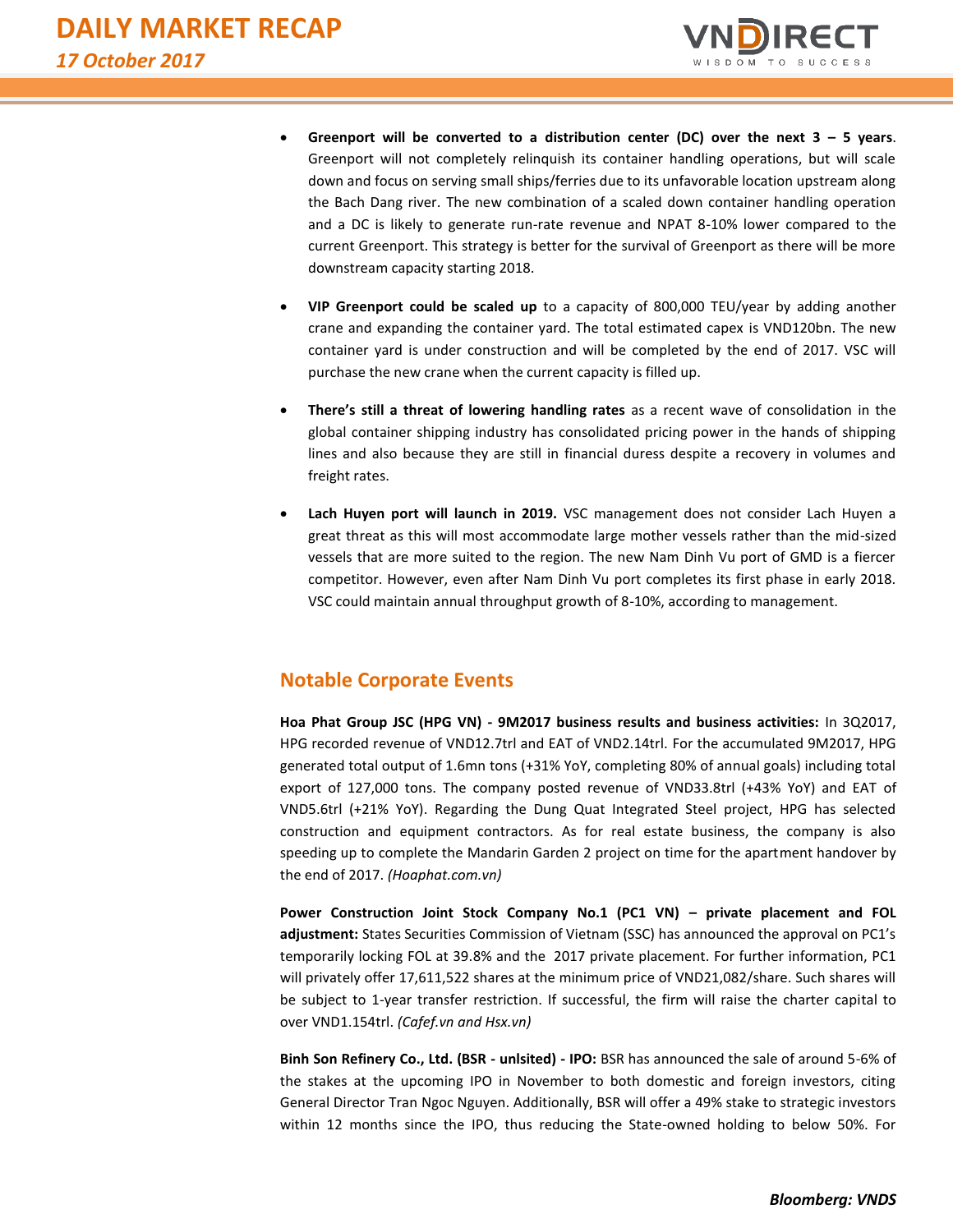

further information, BSR's 2017 profit is projected at VND1.68trl on VND62.4trl targeted revenue. *(Vir.com.vn and Bloomberg)*

**Development Investment Construction Joint Stock Company (DIG VN) – dividend payment:** Oct 30 and Oct 31 will be the ex-date and record date, respectively, for receiving 2016 cash dividend of VND450/share (est. 2016 dividend yield of 2.7%). The payment date will be Nov 15. *(Hsx.vn)*

**Candon HydroPower Joint Stock Company (SJD VN) – dividend payment:** Oct 27 and Oct 30 will be the ex-date and record date, correspondingly, for receiving 2016 cash dividend of VND2,300/share (est. 2016 dividend yield of 8.9%). The payment date will be Nov 15. *(Hsx.vn)*

*<to be continued>*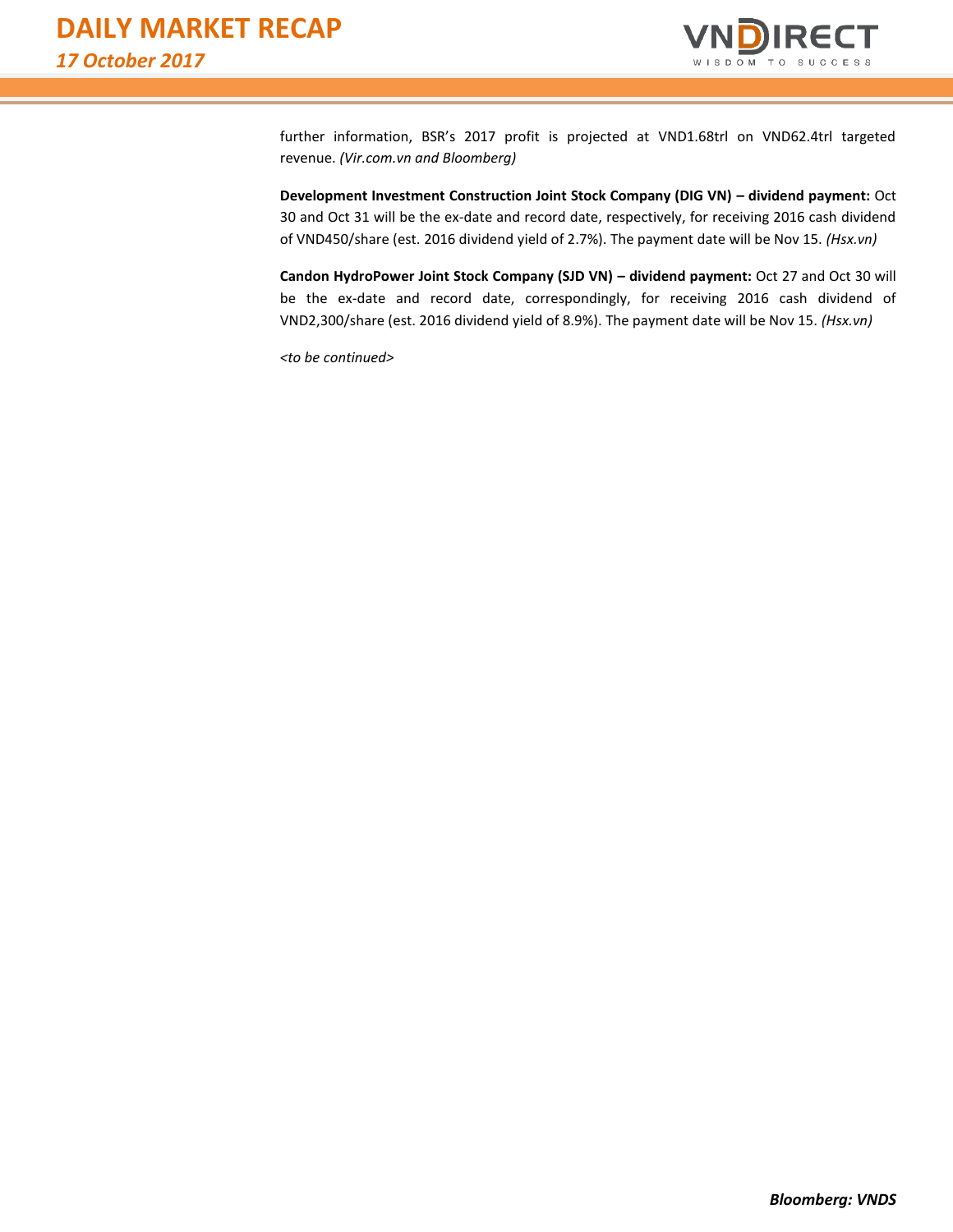

## **COVERAGE SUMMARY**

| <b>Ticker</b>            | <b>Adjusted</b><br>price | <b>Adjusted</b><br>target price | <b>Upside</b> | Recom-<br>endation | <b>Investment thesis summary/Update</b>                                                                                                                                                                                                                                                                                                                                                                                                                                                            | Latest<br>report           |
|--------------------------|--------------------------|---------------------------------|---------------|--------------------|----------------------------------------------------------------------------------------------------------------------------------------------------------------------------------------------------------------------------------------------------------------------------------------------------------------------------------------------------------------------------------------------------------------------------------------------------------------------------------------------------|----------------------------|
| PC <sub>1</sub>          | 33,800                   | 42,100                          | 25%           | ADD                | Positive outlook for 2018 with surge in revenue thanks to: (1) New contribution from<br>My Dinh Plaza II and (2) commissioning of two new hydropower plants in Q4, 2017.                                                                                                                                                                                                                                                                                                                           |                            |
| HBC                      | 63,600                   | 71,600                          | 13%           | HOLD               | 1. Large contract back-log to drive double-digit growth until 2019                                                                                                                                                                                                                                                                                                                                                                                                                                 |                            |
| <b>LPB</b>               | 13,400                   | 17,200                          | 28%           | ADD                | 2. Balance sheet to improve after planned private placement of 18mn shares (14%).<br>1. Unique distribution advantage with more than 1000 PTOs across country. Will be able<br>to maintain strong credit growth thanks to good capital buffer (CAR ~13%) and strong<br>liquidity (LDR $^{\sim}80\%$ ).<br>2. FY17 YE P/B of 1.0x, cheap relative to peers.                                                                                                                                         | <b>Link</b>                |
| <b>VHC</b>               | 50,000                   | 68,000                          | 36%           | ADD                | 1. Manufacturing capacity will increase by 40% by 2018<br>2. The largest market, US, will probably regain its growth momentum into next year<br>3. Input price could decrease and become more stable in 2018                                                                                                                                                                                                                                                                                       | <b>Link</b>                |
| <b>TDH</b>               | 14,950                   | 15,900                          | 6%            | <b>HOLD</b>        |                                                                                                                                                                                                                                                                                                                                                                                                                                                                                                    |                            |
| <b>CTD</b>               | 212,400                  | 249,028                         | 17%           | <b>ADD</b>         | 1. Leading firm in construction sector with blue-chip client base.<br>2. Revenue from new contracts will ensure growth for the next two years. Projected<br>revenue and earnings growth of 43.9% and 39.8%, respectively in 2017.<br>3. Rising contribution of design and build (D & B) projects to touch 50% of total revenue<br>should lift blended margins. D&B contracts' average GM of 10% and traditional contract<br>of 6-7%. D&B's                                                         | <b>Link</b>                |
| <b>DCM</b>               | 13,650                   | 16,200                          | 19%           | ADD                | 1. Recovery in ASP (+6% in 2017 from low level in '16) and volume (+9% in 2017,<br>supported by exporting activities), driven by recovery in agriculture sector and global<br>urea price cycle.<br>2. Gas price subsidy from PVN until the end of 2018 (guaranteeing ROE at minimum<br>12%), preferential income tax rate of 5%<br>3. Possible change in VAT policy could reduce COGS and improve margins by 2-3% pts.<br>4. PVN plans to divest 24.6% stake by 2018 which will add to free-float. |                            |
| PTB                      | 137,600                  | 133,400                         | $-3%$         | <b>HOLD</b>        |                                                                                                                                                                                                                                                                                                                                                                                                                                                                                                    | <b>Link</b>                |
| <b>VJC</b><br><b>NLG</b> | 111,000<br>27,700        | 139,600<br>31,850               | 26%<br>15%    | ADD<br>HOLD        | 1. NLG is well aligned with the new property market orientation. NLG focuses on<br>durable-demand products (affordable and social apartments and landed properties).<br>2. FY2017 net revenue is forecasted at VND3,454 billion (+36.3% yoy) and NPATMI at<br>VND544 billion (+58% yoy). For 2018, revaluation of Hoang Nam project will secure<br>strong EAT growth. However, the share price is reasonable this year.                                                                            | <b>Link</b><br><b>Link</b> |
|                          |                          |                                 |               |                    | 3. Upside for the stock will come in 2018 as major projects are going to be executed.                                                                                                                                                                                                                                                                                                                                                                                                              |                            |
| <b>IMP</b>               | 63,500                   | 70,600                          | 11%           | <b>HOLD</b>        |                                                                                                                                                                                                                                                                                                                                                                                                                                                                                                    | <b>Link</b>                |
| PNJ                      | 110,500                  | 113,500                         | 3%            | HOLD               | 1. Largest jewelry retailer with rapid retail footprint expansion<br>2. Robust SSSG in 2017 (25%) and target SSSG FY18 of 12%.<br>3. FY17 EAT is forecasted to grow by 77.8%, 44% for FY18.                                                                                                                                                                                                                                                                                                        | Link                       |
| <b>ACV</b>               | 46,300                   | 59,911                          | 29%           | <b>ADD</b>         | 1. Passenger throughput could grow at more than 15% in the next few years<br>2. Domestic passenger fees will increase by 22.7% yoy in 2018, FY18 EAT to touch<br>VND5,072b (+46.5%)<br>3. 2018 EV/EBITDA 11.9x, below peers average of 15x                                                                                                                                                                                                                                                         | <b>Link</b>                |
| BFC                      | 68,800                   | 83,700                          | 22%           | ADD                | 1. Leading NPK producer in terms of capacity (current 925k tons, could add 200k tons<br>more in the North) and market share (15-16%)<br>2. Long-term growth from expansion strategy to Northern Vietnam (+20%/year in<br>volumes) and overseas market (Cambodia)                                                                                                                                                                                                                                   |                            |
| <b>VNR</b>               | 39,200                   | 43,338                          | 11%           | <b>HOLD</b>        |                                                                                                                                                                                                                                                                                                                                                                                                                                                                                                    |                            |
| <b>TCM</b>               | 24,000                   | 25,443                          | 6%            | HOLD               | 1. Low production cost (40% below the peer average) due to higher tapping yield and                                                                                                                                                                                                                                                                                                                                                                                                                | Link                       |
| DRI                      | 27,350                   | 31,082                          | 14%           | <b>HOLD</b>        | cheap labor.<br>2. Natural rubber price (ASP) is still in recovery mode and expected to rise 25% yoy in<br>2017 with this ASP increase not really reflected in DRI's valuation due to negative<br>sentiment on the stock<br>3. Attractive valuation and first dividend payment for FY17 expected to be<br>VND1,000/share (VND500/share already advanced in Sep 17).                                                                                                                                | <b>Link</b>                |
| <b>DPM</b>               | 12,100                   | 18,325                          | 51%           | ADD                | 1. Gross margin fluctuates following movement in oil prices, 1H17 performance hurt by<br>the sharp increase in oil/gas input price<br>2. NH3-NPK expansion projects will contribute to revenue and profit starting from 2018<br>(expected VND1.2-2trl in revenue and VND150-300bn in profit)<br>3. DPM would benefit the most in case a change in VAT policy is approved (gross margin<br>$+3-4%$ pts.)<br>4. PVN plans to divest 8.6% stake by 2018                                               | Link                       |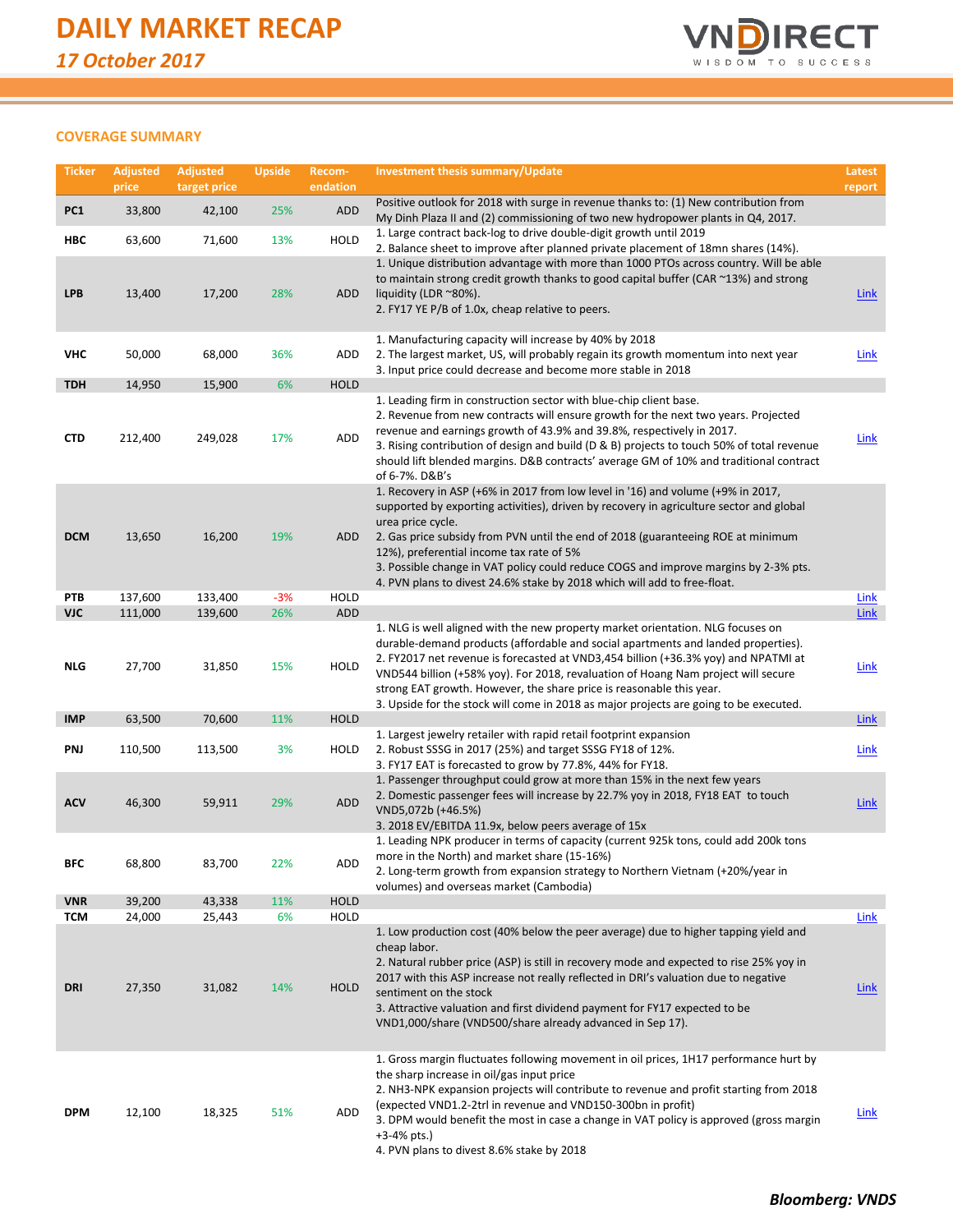

| <b>Ticker</b> | <b>Adjusted</b><br>price | <b>Adjusted</b><br>target price | <b>Upside</b> | Recom-<br>endation | Investment thesis summary/Update                                                                                                                                                                                                                                                                                                                                                                                | Latest<br>report |
|---------------|--------------------------|---------------------------------|---------------|--------------------|-----------------------------------------------------------------------------------------------------------------------------------------------------------------------------------------------------------------------------------------------------------------------------------------------------------------------------------------------------------------------------------------------------------------|------------------|
| <b>NVL</b>    | 22,300                   | 24,519                          | 10%           | <b>HOLD</b>        |                                                                                                                                                                                                                                                                                                                                                                                                                 | Link             |
| QNS           | 63,100                   | 69,500                          | 10%           | HOLD               | 1. QNS is a dominant producer of soy milk with 85% market share in the packaged<br>segment.<br>2. One of the most profitable F&B companies in term of ROE (FY16 ~43.3%) and ROA<br>(FY16 ~25%).<br>3. - Manufacturing capacity addition is the next engine for growth: an increase by 30%<br>of soymilk capacity and 50% of sugar refine capacity<br>4. Current PE TTM is 9.7x, relatively attractive vs peers. | Link             |

*Bloomberg: VNDS*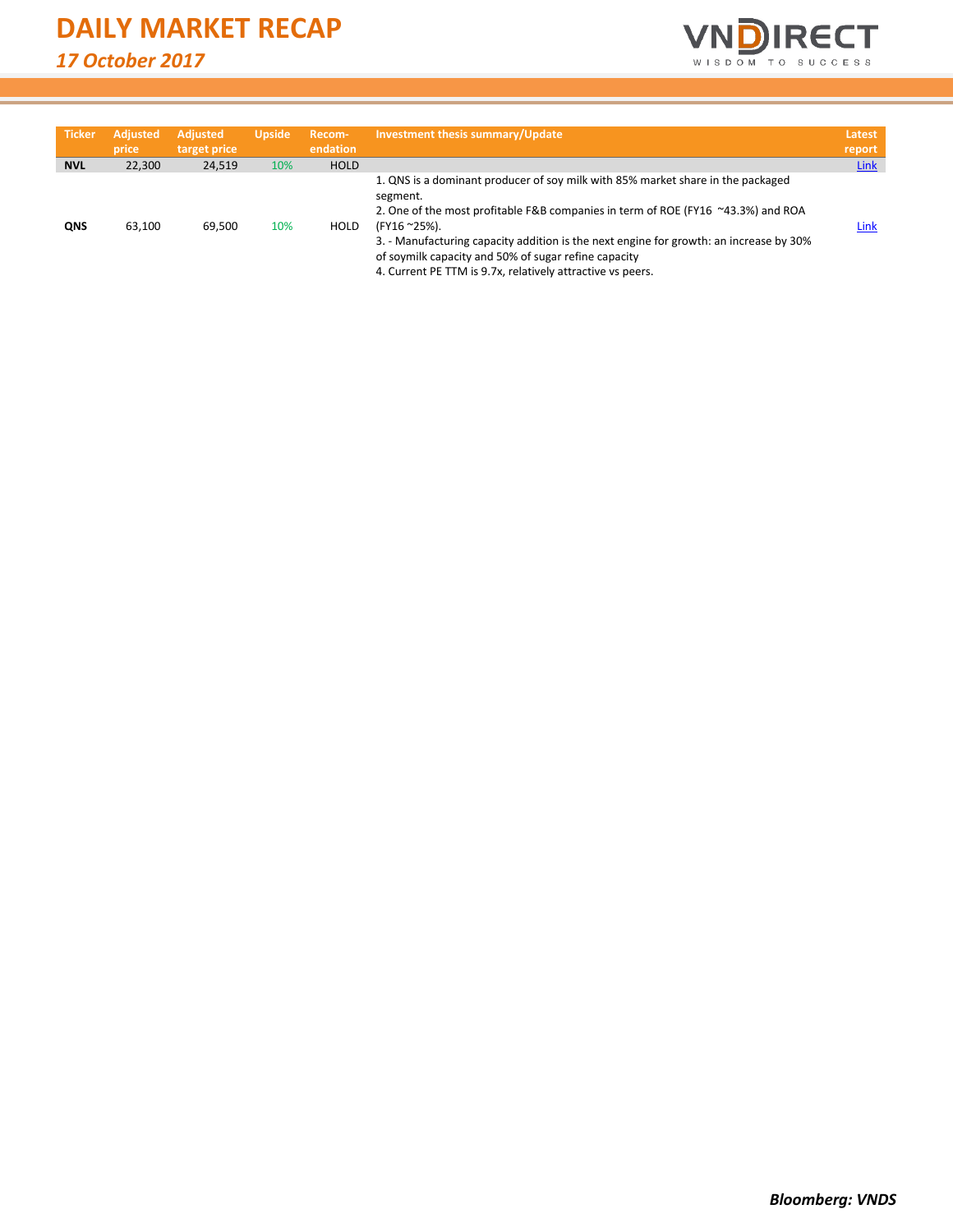

## **MARKET MOVEMENTS**

| <b>HOSE</b>                      |                   |       |      |         |              |  |  |  |
|----------------------------------|-------------------|-------|------|---------|--------------|--|--|--|
| <b>VND</b><br><b>Top gainers</b> |                   |       |      |         |              |  |  |  |
| <b>Ticker</b>                    | <b>Last Price</b> | Chg   | %chg | Vol.    | <b>Index</b> |  |  |  |
|                                  |                   |       |      |         | impact       |  |  |  |
| <b>NAV</b>                       | 5,670             | 370   | 7.0  | 2,330   | 0.001        |  |  |  |
| <b>SCD</b>                       | 42,250            | 2,750 | 7.0  | 36,230  | 0.009        |  |  |  |
| <b>TDW</b>                       | 23,950            | 1,550 | 6.9  | 1,170   | 0.005        |  |  |  |
| <b>PNC</b>                       | 20,100            | 1,300 | 6.9  | 330     | 0.006        |  |  |  |
| IDI                              | 7,580             | 490   | 6.9  | 2.37MLN | 0.035        |  |  |  |

| <b>Top losers</b> |                   |          |        |                      | <b>VND</b> |  |  |
|-------------------|-------------------|----------|--------|----------------------|------------|--|--|
| <b>Ticker</b>     | <b>Last Price</b> | Chg      | %chg   | <b>Index</b><br>Vol. |            |  |  |
|                   |                   |          |        |                      | impact     |  |  |
| <b>DAT</b>        | 24,150            | $-1,800$ | $-6.9$ | 10                   | $-0.027$   |  |  |
| HU1               | 8,760             | $-640$   | $-6.8$ | 20,840               | $-0.003$   |  |  |
| <b>PTC</b>        | 6,060             | $-440$   | $-6.8$ | 122,380              | $-0.003$   |  |  |
| HAI               | 11,950            | $-850$   | $-6.6$ | 5.93MLN              | $-0.039$   |  |  |
| <b>EMC</b>        | 16,600            | $-900$   | $-5.1$ | 18,200               | $-0.004$   |  |  |

| <b>Top index movers</b> |                   |       |      |         |              |  |  |  |  |
|-------------------------|-------------------|-------|------|---------|--------------|--|--|--|--|
| <b>Ticker</b>           | <b>Last Price</b> | Chg   | %chg | Vol.    | <b>Index</b> |  |  |  |  |
|                         |                   |       |      |         | impact       |  |  |  |  |
| <b>VCB</b>              | 41,000            | 1,950 | 5.0  | 3.06MLN | 2.750        |  |  |  |  |
| <b>SAB</b>              | 279,000           | 7,000 | 2.6  | 40,630  | 1.759        |  |  |  |  |
| <b>BID</b>              | 21,500            | 1,150 | 5.7  | 5.85MLN | 1.541        |  |  |  |  |
| <b>VIC</b>              | 55,300            | 700   | 1.3  | 611,740 | 0.724        |  |  |  |  |
| <b>HPG</b>              | 39,000            | 1,000 | 2.6  | 4.21MLN | 0.595        |  |  |  |  |

|                 | <b>Top index laggers</b> |          |        |               |              |  |  |  |  |  |
|-----------------|--------------------------|----------|--------|---------------|--------------|--|--|--|--|--|
| <b>Ticker</b>   | <b>Last Price</b>        | Chg      | %chg   | Vol.          | <b>Index</b> |  |  |  |  |  |
|                 |                          |          |        |               | impact       |  |  |  |  |  |
| <b>MSN</b>      | 56,200                   | $-1,100$ | $-1.9$ | 2.65MLN       | $-0.499$     |  |  |  |  |  |
| <b>STB</b>      | 11,450                   | $-150$   | $-1.3$ | 3.04MLN       | $-0.111$     |  |  |  |  |  |
| <b>SBT</b>      | 23,550                   | $-350$   | $-1.5$ | 904.340       | $-0.076$     |  |  |  |  |  |
| <b>FLC</b>      | 7,600                    | $-280$   |        | -3.6 17.52MLN | $-0.070$     |  |  |  |  |  |
| NT <sub>2</sub> | 28,650                   | $-550$   | $-1.9$ | 374.790       | $-0.062$     |  |  |  |  |  |

| <b>VND</b><br><b>Top active volume</b> |                   |        |        |               |              |  |  |  |  |
|----------------------------------------|-------------------|--------|--------|---------------|--------------|--|--|--|--|
| <b>Ticker</b>                          | <b>Last Price</b> | Chg    | %chg   | Vol.          | <b>Index</b> |  |  |  |  |
|                                        |                   |        |        |               | impact       |  |  |  |  |
| <b>FLC</b>                             | 7,600             | $-280$ |        | -3.6 17.52MLN | $-0.070$     |  |  |  |  |
| <b>ITA</b>                             | 3,800             | $-90$  | $-2.3$ | 8.29MLN       | $-0.033$     |  |  |  |  |
| HQC                                    | 3,180             | 70     | 2.3    | 6.10MLN       | 0.013        |  |  |  |  |
| HAI                                    | 11,950            | $-850$ | $-6.6$ | 5.93MLN       | $-0.039$     |  |  |  |  |
| BID                                    | 21,500            | 1,150  | 5.7    | 5.85MLN       | 1.541        |  |  |  |  |

| <b>HOSE</b>                      |                   |       |      |         |             |                 |                   | <b>HNX</b> |      |            |              |
|----------------------------------|-------------------|-------|------|---------|-------------|-----------------|-------------------|------------|------|------------|--------------|
| <b>VND</b><br><b>Top gainers</b> |                   |       |      |         | Top gainers |                 |                   |            |      | <b>VND</b> |              |
| Ticker                           | <b>Last Price</b> | Chg   | %chg | Vol.    | Index       | <b>Ticker</b>   | <b>Last Price</b> | Chg        | %chg | Vol.       | <b>Index</b> |
|                                  |                   |       |      |         | impact      |                 |                   |            |      |            | impact       |
| <b>NAV</b>                       | 5,670             | 370   | 7.0  | 2,330   | 0.001       | SD <sub>7</sub> | 3,300             | 300        | 10.0 | 23,800     | 0.000        |
| SCD                              | 42,250            | 2,750 | 7.0  | 36,230  | 0.009       | <b>VNT</b>      | 28,600            | 2,600      | 10.0 | 200        | 0.000        |
| TDW                              | 23,950            | 1,550 | 6.9  | 1,170   | 0.005       | GLT             | 76,800            | 6,900      | 9.9  | 1,900      | 0.000        |
| <b>PNC</b>                       | 20,100            | 1,300 | 6.9  | 330     | 0.006       | <b>PSW</b>      | 9,000             | 800        | 9.8  | 100        | 0.000        |
| IDI                              | 7,580             | 490   | 6.9  | 2.37MLN | 0.035       | <b>VNF</b>      | 55,300            | 4,900      | 9.7  | 600        | 0.000        |

| <b>Top losers</b> |                   |          |        |          | <b>VND</b> | <b>Top losers</b> |                   |          |         |       | <b>VND</b>   |
|-------------------|-------------------|----------|--------|----------|------------|-------------------|-------------------|----------|---------|-------|--------------|
| Ticker            | <b>Last Price</b> | Chg      | %chg   | Vol.     | Index      | <b>Ticker</b>     | <b>Last Price</b> | Chg      | %chg    | Vol.  | <b>Index</b> |
|                   |                   |          |        |          | impact     |                   |                   |          |         |       | impact       |
| <b>DAT</b>        | 24,150            | $-1,800$ | $-6.9$ | 10       | $-0.027$   | <b>HAD</b>        | 40,500            | $-4.500$ | $-10.0$ | 600   | 0.000        |
| HU1               | 8,760             | $-640$   | $-6.8$ | 20.840   | $-0.003$   | S74               | 8,100             | $-900$   | $-10.0$ | 2,560 | 0.000        |
| <b>PTC</b>        | 6,060             | $-440$   | $-6.8$ | 122.380  | $-0.003$   | <b>VSM</b>        | 10,800            | $-1.200$ | $-10.0$ | 100   | 0.000        |
| HAI               | 11,950            | $-850$   | $-6.6$ | 5.93 MLN | $-0.039$   | <b>CCM</b>        | 36,100            | $-4,000$ | $-10.0$ | 1,940 | 0.000        |
| <b>EMC</b>        | 16.600            | $-900$   | $-5.1$ | 18.200   | $-0.004$   | L35               | 4,600             | $-500$   | $-9.8$  | 700   | 0.000        |

|            | <b>Top index movers</b>  |       |      |          | <b>VND</b>   | <b>Top index movers</b> |                   |       |      |               |              |
|------------|--------------------------|-------|------|----------|--------------|-------------------------|-------------------|-------|------|---------------|--------------|
| Ticker     | <b>Last Price</b><br>Chg |       | %chg | Vol.     | <b>Index</b> | Ticker                  | <b>Last Price</b> | Chg   | %chg | Vol.          | <b>Index</b> |
|            |                          |       |      |          | impact       |                         |                   |       |      |               | impact       |
| VCB        | 41.000                   | 1.950 | 5.0  | 3.06MLN  | 2.750        | <b>SHB</b>              | 8,300             | 200   |      | 2.5 13.65 MLN | 0.199        |
| SAB        | 279,000                  | 7,000 | 2.6  | 40.630   | 1.759        | <b>NTP</b>              | 74,000            | 2,700 | 3.8  | 2.200         | 0.097        |
| <b>BID</b> | 21,500                   | 1,150 | 5.7  | 5.85 MLN | 1.541        | ACB                     | 32,800            | 100   |      | 0.3 75.58MLN  | 0.088        |
| VIC        | 55,300                   | 700   | 1.3  | 611.740  | 0.724        | <b>INN</b>              | 79,000            | 5,000 | 6.8  | 32.510        | 0.046        |
| <b>HPG</b> | 39,000                   | 1,000 | 2.6  | 4.21MLN  | 0.595        | DHT                     | 75,000            | 5,000 | 7.1  | 46.819        | 0.032        |

| <b>Top index laggers</b> |                   |             |        |                 | <b>VND</b> | <b>VND</b><br><b>Top index laggers</b> |                   |          |        |         |          |
|--------------------------|-------------------|-------------|--------|-----------------|------------|----------------------------------------|-------------------|----------|--------|---------|----------|
| Ticker                   | <b>Last Price</b> | %chg<br>Chg |        | Vol.            | Index      | Ticker                                 | <b>Last Price</b> | Chg      | %chg   | Vol.    | Index    |
|                          |                   |             |        |                 | impact     |                                        |                   |          |        |         | impact   |
| <b>MSN</b>               | 56,200            | $-1,100$    | $-1.9$ | 2.65MLN         | $-0.499$   | <b>NVB</b>                             | 7.100             | $-100$   | $-1.4$ | 26.900  | $-0.033$ |
| <b>STB</b>               | 11,450            | $-150$      | $-1.3$ | 3.04MLN         | $-0.111$   | SJ1                                    | 18,700            | $-2,000$ | $-9.7$ | 1,985   | $-0.030$ |
| SBT                      | 23,550            | $-350$      | $-1.5$ | 904.340         | $-0.076$   | DL1                                    | 25,300            | $-500$   | $-1.9$ | 25,000  | $-0.029$ |
| <b>FLC</b>               | 7,600             | $-280$      |        | $-3.6$ 17.52MLN | $-0.070$   | <b>PVS</b>                             | 16,000            | $-100$   | $-0.6$ | 1.93MLN | $-0.026$ |
| NT <sub>2</sub>          | 28,650            | $-550$      | $-1.9$ | 374.790         | $-0.062$   | PIV                                    | 34,800            | $-1.200$ | $-3.3$ | 566,700 | $-0.024$ |

|            | <b>Top active volume</b> |             |        |               | <b>VND</b> |            | Top active volume |              |        |               | <b>VND</b>   |
|------------|--------------------------|-------------|--------|---------------|------------|------------|-------------------|--------------|--------|---------------|--------------|
| Ticker     | <b>Last Price</b>        | %chg<br>Chg |        | Vol.          | Index      | Ticker     | <b>Last Price</b> | Chg          | %chg   | Vol.          | <b>Index</b> |
|            |                          |             |        |               | impact     |            |                   |              |        |               | impact       |
| <b>FLC</b> | 7.600                    | $-280$      |        | -3.6 17.52MLN | $-0.070$   | <b>ACB</b> | 32,800            | 100          |        | 0.3 75.58MLN  | 0.000        |
| <b>ITA</b> | 3,800                    | $-90$       | $-2.3$ | 8.29MLN       | $-0.033$   | <b>SHB</b> | 8,300             | 200          |        | 2.5 13.65 MLN | 0.000        |
| HQC        | 3,180                    | 70          | 2.3    | 6.10MLN       | 0.013      | <b>KLF</b> | 4,100             | $-100$       | $-2.4$ | 7.34MLN       | 0.000        |
| <b>HAI</b> | 11,950                   | $-850$      | -6.6   | 5.93MLN       | $-0.039$   | <b>CEO</b> | 10,400            | $\mathbf{0}$ | 0.0    | 2.84MLN       | 0.000        |
| <b>BID</b> | 21,500                   | 1,150       | 5.7    | 5.85MLN       | 1.541      | DST        | 31,500            | 800          | 2.6    | 2.56MLN       | 0.000        |
|            |                          |             |        |               |            |            |                   |              |        |               |              |

*17-Oct Source: Bloomberg*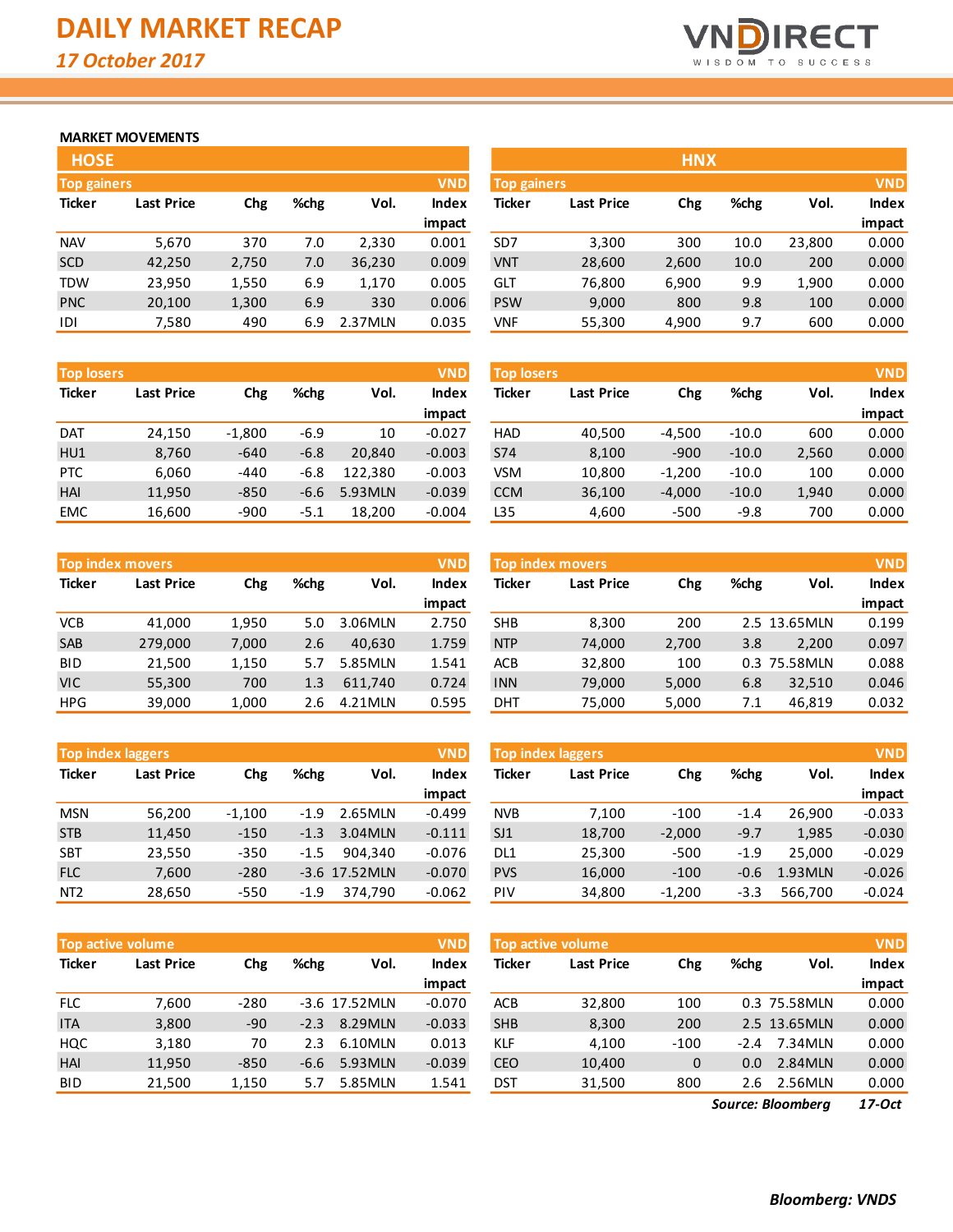

## **FOREIGN ACTIVITIES**

| <b>Volume (Mn'shs)</b> | <b>HOSE</b> | d/d      | <b>HNX</b> | d/d      | Value (VND'bn)        | <b>HOSE</b> | d/d      | <b>HNX</b> | d/d      |
|------------------------|-------------|----------|------------|----------|-----------------------|-------------|----------|------------|----------|
| <b>BUY</b>             | 9.8         | $-35.4%$ | 75.0       | 18709.0% | <b>BUY</b>            | 365.7       | $-33.9%$ | 2,446.1    | 41039.5% |
| % of market            | 5.6%        |          | 58.7%      |          | % of market           | 9.4%        |          | 80.7%      |          |
| <b>SELL</b>            | 10.3        | 53.1%    | 75.5       | 8648.7%  | <b>SELL</b>           | 390.5       | 17.5%    | 2,454.3    | 16535.5% |
| % of market            | 5.9%        |          | 59.1%      |          | % of market           | 10.1%       |          | 80.9%      |          |
| <b>NET BUY (SELL)</b>  | (0.51)      |          | (0.5)      |          | <b>NET BUY (SELL)</b> | (24.8)      |          | (8.2)      |          |

*Source: HSX, HNX*



#### **2017 ACCUMULATION**

| Volume (MIn'shs)      |         | <b>HOSE % of 2016</b> |        | HNX % of 2016 | Value (VND'bn)        |          | HOSE % of 2016 |           | HNX % of 2016 |
|-----------------------|---------|-----------------------|--------|---------------|-----------------------|----------|----------------|-----------|---------------|
| <b>BUY</b>            | 2.167.0 | 88.0%                 | 319.1  | 80.9%         | <b>BUY</b>            | 88,573.5 | 97.1%          | 6,514.7   | 104.6%        |
| % of market           | 5.9%    |                       | 2.9%   |               | % of market           | 12.1%    |                | 5.5%      |               |
| <b>SELL</b>           | 2,137.5 | 80.0%                 | 348.8  | 106.3%        | <b>SELL</b>           | 75,099.4 | 75.9%          | 7,557.4   | 148.5%        |
| % of market           | 5.9%    |                       | 3.2%   |               | % of market           | 10.2%    |                | 6.3%      |               |
| <b>NET BUY (SELL)</b> | 29.5    |                       | (29.7) |               | <b>NET BUY (SELL)</b> | 13,474   |                | (1,042.7) |               |

*Source: HSX, HNX*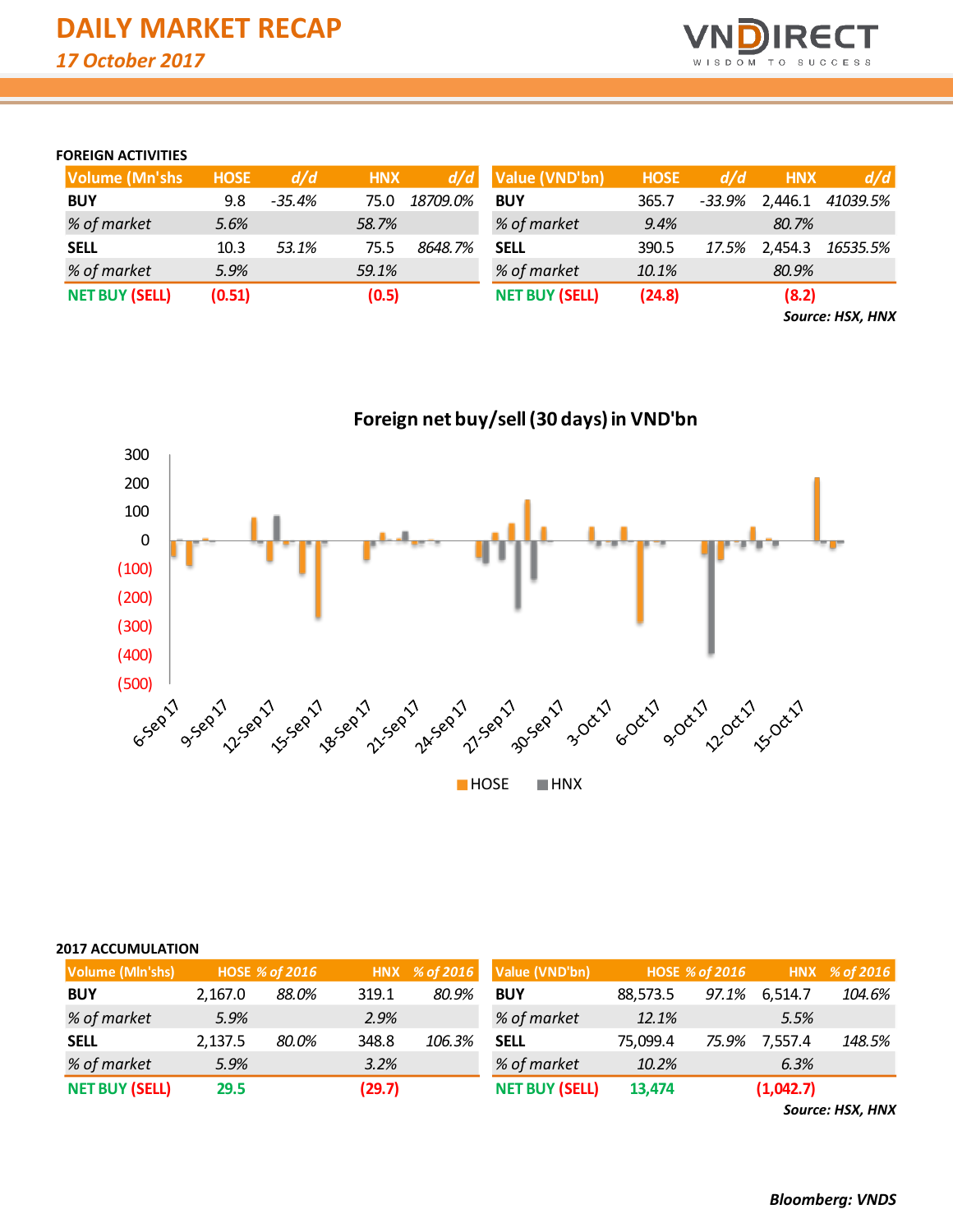

## **FOREIGN ACTIVITIES**

|               |                                  | <b>HOSE</b> |      |       |        | <b>HNX</b> |                               |        |         |              |              |
|---------------|----------------------------------|-------------|------|-------|--------|------------|-------------------------------|--------|---------|--------------|--------------|
|               | Top buy by foreigners (value)    |             |      |       | VND'bn |            | Top buy by foreigners (value) |        |         |              | VND'bn       |
| <b>Ticker</b> | %chg<br><b>Last Price</b><br>Chg |             |      | Value | Index  | Ticker     | <b>Last Price</b>             | Chg    | %chg    | Value        | <b>Index</b> |
|               |                                  |             |      |       | impact |            |                               |        |         |              | impact       |
| <b>VPB</b>    | 41,200                           | 500         | 1.23 | 127.2 | 0.261  | <b>ACB</b> | 32,800                        | 100    |         | 0.31 2,440.3 | 0.000        |
| <b>VNM</b>    | 149,100                          | 500         | 0.34 | 42.7  | 0.284  | <b>MAS</b> | 92,400                        | $-100$ | $-0.11$ | 1.1          | 0.000        |
| <b>REE</b>    | 35,100                           | 550         | 1.59 | 22.0  | 0.067  | <b>PGS</b> | 24,500                        | 500    | 2.08    | 0.8          | 0.000        |
| <b>HPG</b>    | 39,000                           | 1,000       | 2.63 | 21.1  | 0.595  | <b>SHS</b> | 18,800                        | 300    | 1.62    | 0.8          | 0.000        |
| <b>BID</b>    | 21,500                           | 1,150       | 5.65 | 18.1  | 1.541  | DBC        | 27,000                        | $-300$ | $-1.10$ | 0.8          | 0.000        |

|               | Top sell by foreigners (value) |          |         |       | VND'bn   |                             | Top sell by foreigners (value) |        |         |         | VND'bn       |
|---------------|--------------------------------|----------|---------|-------|----------|-----------------------------|--------------------------------|--------|---------|---------|--------------|
| <b>Ticker</b> | %chg<br>Last Price<br>Chg      |          |         | Value | Index    | Ticker<br>Last Price<br>Chg |                                |        | %chg    | Value   | <b>Index</b> |
|               |                                |          |         |       | impact   |                             |                                |        |         |         | impact       |
| <b>VPB</b>    | 41,200                         | 500      | 1.23    | 127.2 | 0.261    | <b>ACB</b>                  | 32,800                         | 100    | 0.31    | 2,440.3 | 0.000        |
| <b>VNM</b>    | 149.100                        | 500      | 0.34    | 32.1  | 0.284    | <b>PVS</b>                  | 16,000                         | $-100$ | $-0.62$ | 10.6    | 0.000        |
| <b>HPG</b>    | 39,000                         | 1.000    | 2.63    | 32.0  | 0.595    | VGC                         | 24,300                         | 200    | 0.83    | 1.0     | 0.000        |
| <b>REE</b>    | 35,100                         | 550      | 1.59    | 22.0  | 0.067    | TAG                         | 35,000                         | 100    | 0.29    | 0.5     | 0.000        |
| <b>MSN</b>    | 56,200                         | $-1,100$ | $-1.92$ | 16.8  | $-0.499$ | <b>SHB</b>                  | 8,300                          | 200    | 2.47    | 0.4     | 0.000        |

|               | Top net buy by foreigners (value) |       |       |                 | VND'bn | Top net buy by foreigners (value) |        |        |         |                        | <b>VND'bn</b> |
|---------------|-----------------------------------|-------|-------|-----------------|--------|-----------------------------------|--------|--------|---------|------------------------|---------------|
| <b>Ticker</b> | %chg<br>Last Price<br>Chg         |       | Value | Index<br>impact | Ticker | Last Price                        | Chg    | %chg   | Value   | <b>Index</b><br>impact |               |
| <b>BID</b>    | 21.500                            | 1,150 | 5.65  | 17.3            | 1.541  | <b>MAS</b>                        | 92.400 | $-100$ | $-0.11$ | 0.8                    | 0.000         |
| <b>CTD</b>    | 212,400                           | 1,500 | 0.71  | 17.2            | 0.045  | <b>SHS</b>                        | 18,800 | 300    | 1.62    | 0.8                    | 0.000         |
| <b>PLX</b>    | 62,000                            | 1.100 | 1.81  | 11.0            | 0.558  | <b>PGS</b>                        | 24,500 | 500    | 2.08    | 0.8                    | 0.000         |
| <b>VNM</b>    | 149.100                           | 500   | 0.34  | 10.6            | 0.284  | <b>DBC</b>                        | 27,000 | $-300$ | $-1.10$ | 0.4                    | 0.000         |
| <b>FCN</b>    | 23,450                            | 650   | 2.85  | 10.6            | 0.014  | <b>SHB</b>                        | 8,300  | 200    | 2.47    | 0.3                    | 0.000         |

|               | VND'bn<br>Top net sell by foreigners (value) |        |         |         |          |                   | Top net sell by foreigners (value) |        |         |              |        |
|---------------|----------------------------------------------|--------|---------|---------|----------|-------------------|------------------------------------|--------|---------|--------------|--------|
| <b>Ticker</b> | %chg<br>Last Price<br>Chg                    |        | Value   | Index   | Ticker   | Last Price<br>Chg |                                    | %chg   | Value   | <b>Index</b> |        |
|               |                                              |        |         |         | impact   |                   |                                    |        |         |              | impact |
| <b>BMP</b>    | 76.200                                       | $-800$ | $-1.04$ | $-12.1$ | $-0.026$ | <b>PVS</b>        | 16,000                             | $-100$ | $-0.62$ | $-10.56$     | 0.000  |
| <b>HSG</b>    | 27,700                                       | $-300$ | $-1.07$ | $-11.3$ | $-0.041$ | <b>VGC</b>        | 24,300                             | 200    | 0.83    | $-0.85$      | 0.000  |
| <b>HBC</b>    | 63,600                                       | 0      | 0.00    | $-11.1$ | 0.000    | TAG               | 35,000                             | 100    | 0.29    | $-0.51$      | 0.000  |
| <b>HPG</b>    | 39,000                                       | 1,000  | 2.63    | $-10.9$ | 0.595    | <b>INN</b>        | 79,000                             | 5,000  | 6.76    | $-0.14$      | 0.000  |
| <b>VSC</b>    | 53,800                                       | $-700$ | $-1.28$ | $-9.3$  | $-0.012$ | <b>SED</b>        | 19,900                             | 300    | 1.53    | $-0.10$      | 0.000  |

*Source: Bloomberg, HOSE, HNX*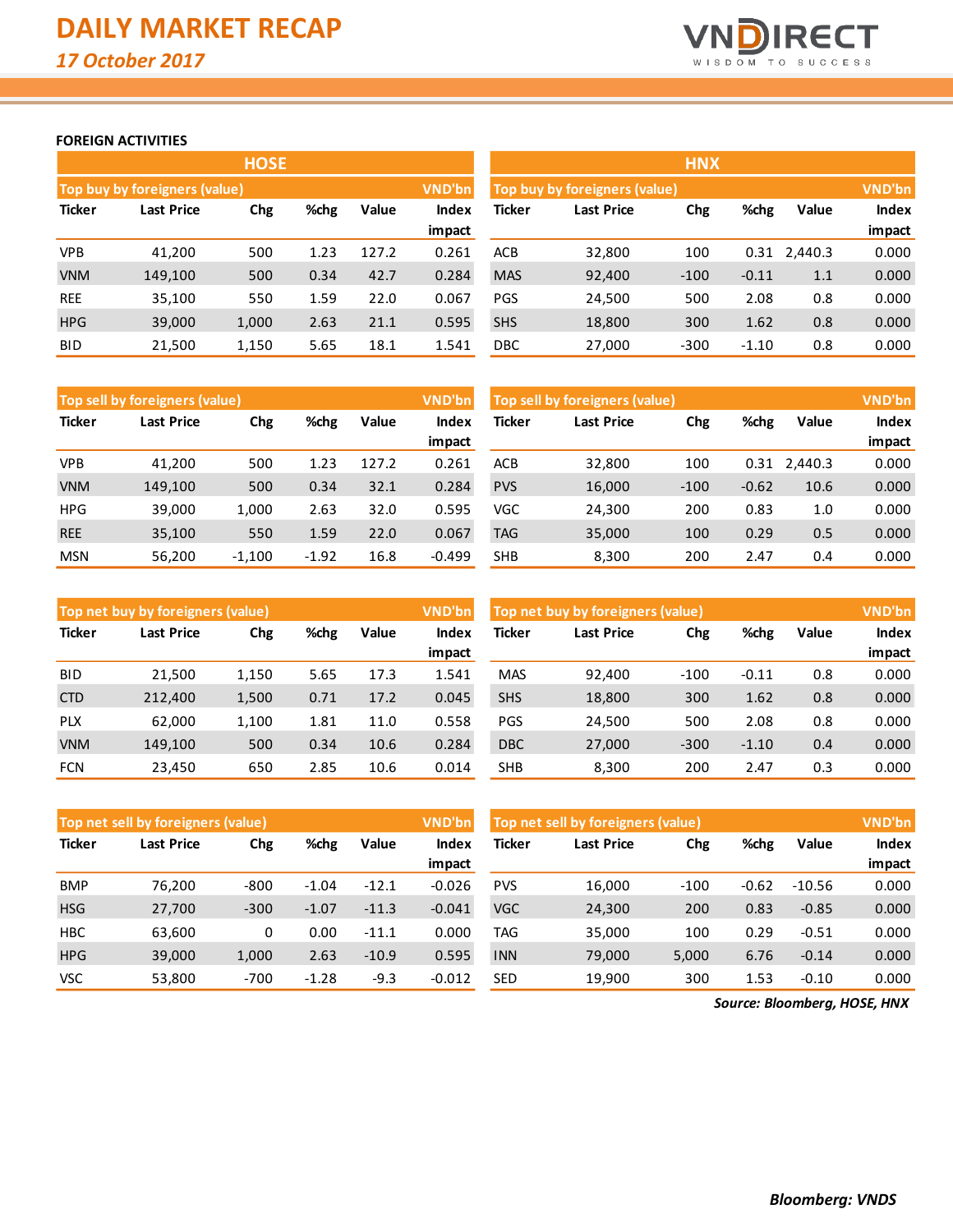

## **TOP 60 MARKET CAP STOCKS SNAPSHOT ON HOSE**

| <u>No. Ticker</u> | Price      |         | Price change (%) |         |                |         | Mkt. Cap Outs. Vol. Float ratio |      | <b>Avail.</b> FII Ave. daily vol. | P/E                      | P/B                | <b>ROE</b>    | <b>ROA</b>    |
|-------------------|------------|---------|------------------|---------|----------------|---------|---------------------------------|------|-----------------------------------|--------------------------|--------------------|---------------|---------------|
|                   | <b>VND</b> | 1M      | 3M               | 6M      | <b>US\$mln</b> | Mln'shs | %                               | %    | $(30 \, days\text{-}shs)$         | $\boldsymbol{X}$         | $\pmb{\mathsf{x}}$ | $\frac{9}{6}$ | $\frac{9}{6}$ |
| 1 VNM VM          | 149,100    | 0.7     | $-1.8$           | 5.0     | 9,525          | 1,451   | 57.8                            | 44.7 | 554,804                           | 23.5                     | 8.8                | 38.9          | 33.1          |
| 2 SAB VM          | 279,000    | 2.6     | 27.1             | 34.8    | 7,876          | 641     | 10.4                            | 39.1 | 24,504                            | 38.9                     | 13.0               | 33.8          | 21.5          |
| 3 VCB VM          | 41,000     | 7.9     | 8.8              | 15.5    | 6,493          | 3,598   | 22.9                            | 9.4  | 1,935,290                         | 22.9                     | 2.8                | 12.8          | 1.0           |
| 4 VIC VM          | 55,300     | 13.1    | 30.4             | 32.5    | 6,421          | 2,638   | 52.3                            | 19.0 | 1,212,548                         | 46.0                     | 5.0                | 9.8           | 1.5           |
| 5 GAS VM          | 69,400     | 1.3     | 11.8             | 28.5    | 5,845          | 1,913   | 4.2                             | 45.7 | 591,791                           | 16.6                     | 3.3                | 20.3          | 13.4          |
| 6 BID VM          | 21,500     | 5.4     | 13.8             | 31.1    | 3,235          | 3,419   | 4.4                             | 28.2 | 1,716,498                         | 11.9                     | 1.6                | 14.1          | 0.6           |
| 7 CTG VM          | 19,400     | 3.7     | 3.2              | 14.1    | 3,180          | 3,723   | 15.8                            | 0.0  | 1,326,110                         | 9.8                      | 1.2                | 12.3          | 0.8           |
| 8 PLX VM          | 62,000     | $-9.2$  | $-9.8$           | N/A     | 3,163          | 1,159   | 100.0                           | 11.0 | 688,032                           | 16.0                     | 3.2                | 21.5          | 7.8           |
| 9 MSN VM          | 56,200     | 0.2     | 38.3             | 27.7    | 2,840          | 1,148   | 43.9                            | 20.1 | 692,233                           | 28.6                     | 3.5                | 13.0          | 3.3           |
| 10 VPB VM         | 41,200     | 10.2    | N/A              | N/A     | 2,716          | 1,497   | 100.0                           | 0.0  | 924,409                           | 9.2                      | 2.0                | 25.4          | 1.9           |
| 11 HPG VM         | 39,000     | 5.4     | 18.7             | 36.6    | 2,604          | 1,517   | 58.9                            | 9.1  | 3,889,619                         | 7.5                      | 2.6                | 34.9          | 20.9          |
| 12 ROS VM         | 115,500    | $-1.3$  | 34.0             | $-23.5$ | 2,405          | 473     | 27.0                            | 47.2 | 2,707,262                         | 111.8                    | 11.2               | 11.7          | 7.4           |
| 13 VJC VM         | 111,000    | 12.9    | 22.4             | 18.0    | 2,205          | 451     | 64.7                            | 4.8  | 836,104                           | 17.8                     | 10.3               | 68.7          | 14.3          |
|                   |            |         |                  |         |                |         |                                 |      |                                   |                          |                    |               |               |
| 14 MBB VM         | 23,450     | 7.5     | 19.5             | 63.1    | 1,874          | 1,816   | 49.7                            | 0.0  | 3,489,612                         | 12.5                     | 1.6                | 13.5          | 1.3           |
| 15 NVL VM         | 63,100     | $-1.3$  | $-7.2$           | $-9.5$  | 1,730          | 623     | 29.5                            | 39.7 | 1,853,384                         | 18.6                     | 4.1                | 23.1          | 5.3           |
| 16 MWG VM         | 127,600    | 12.1    | 23.6             | 54.7    | 1,728          | 308     | 73.0                            | 0.0  | 444,526                           | 21.4                     | 8.4                | 46.6          | 16.0          |
| 17 BVH VM         | 55,700     | $-1.6$  | $-5.4$           | $-3.3$  | 1,668          | 680     | 29.1                            | 24.5 | 250,532                           | 26.5                     | 2.7                | 10.7          | 1.9           |
| 18 FPT VM         | 51,500     | 6.8     | 7.3              | 29.6    | 1,203          | 531     | 70.5                            | 0.0  | 989,268                           | 13.2                     | 2.7                | 21.5          | 7.7           |
| 19 BHN VM         | 117,500    | 22.4    | 42.3             | 36.6    | 1,199          | 232     | 100.0                           | 31.4 | 53,093                            | 36.3                     | 4.8                | 13.8          | 8.0           |
| 20 STB VM         | 11,450     | $-0.4$  | $-2.1$           | 2.2     | 909            | 1,804   | 94.6                            | 15.3 | 2,642,282                         | 39.1                     | 0.9                | 2.3           | 0.2           |
| 21 CTD VM         | 212,400    | $-0.3$  | $-0.7$           | 6.7     | 716            | 77      | 89.0                            | 2.3  | 47,478                            | 10.5                     | 2.6                | 29.1          | 14.6          |
| 22 DHG VM         | 113,000    | 0.7     | $-3.6$           | 26.0    | 650            | 131     | 31.8                            | 0.0  | 100,721                           | 22.6                     | 5.3                | 24.9          | 19.8          |
| 23 EIB VM         | 11,500     | $-10.2$ | $-4.2$           | 0.9     | 622            | 1,229   | 75.6                            | 0.2  | 257,177                           | 24.6                     | 1.0                | 4.3           | 0.4           |
| 24 SBT VM         | 23,550     | $-18.8$ | $-39.3$          | $-3.9$  | 577            | 557     | 72.1                            | 39.9 | 1,503,226                         | 19.5                     | 1.9                | 10.3          | 4.6           |
| 25 GMD VM         | 44,300     | 6.5     | 6.7              | 40.6    | 562            | 288     | 59.6                            | 0.0  | 823,046                           | 21.4                     | 2.1                | 6.9           | 4.0           |
| 26 SSI VM         | 24,800     | $-3.1$  | $-3.5$           | 13.5    | 535            | 490     | 57.0                            | 48.3 | 2,165,355                         | 11.4                     | 1.4                | 13.4          | 7.0           |
| 27 PNJ VM         | 110,500    | $-1.3$  | 15.1             | 47.7    | 526            | 108     | 64.5                            | 0.0  | 255,553                           | 17.9                     | 6.3                | 37.9          | 17.5          |
| 28 REE VM         | 35,100     | $-2.5$  | $-1.0$           | 38.5    | 479            | 310     | 48.3                            | 0.0  | 1,137,929                         | 7.2                      | 1.5                | 22.3          | 14.1          |
| 29 HSG VM         | 27,700     | $-5.6$  | $-9.5$           | 1.8     | 427            | 350     | 52.3                            | 21.3 | 2,089,171                         | 6.1                      | 1.9                | 36.4          | 11.7          |
| 30 DPM VM         | 22,300     | $-2.0$  | $-5.7$           | $-2.2$  | 384            | 391     | 35.2                            | 28.0 | 521,744                           | 11.6                     | 1.1                | 9.7           | 7.8           |
| 31 CII VM         | 35,200     | 9.3     | $-6.1$           | 0.3     | 382            | 246     | 58.6                            | 10.4 | 1,094,221                         | 4.0                      | 1.7                | 47.7          | 12.5          |
| 32 KDH VM         | 25,550     | 4.4     | 2.9              | 16.9    | 368            | 328     | 62.5                            | 3.3  | 110,997                           | 16.9                     | 1.9                | 11.3          | 5.2           |
| 33 NT2 VM         | 28,650     | 12.4    | 2.5              | $-7.3$  | 363            | 288     | 27.9                            | 28.7 | 370,288                           | 10.2                     | 1.7                | 16.3          | 7.8           |
| 34 HBC VM         | 63,600     | 4.6     | 10.2             | 64.2    | 361            | 129     | 70.8                            | 25.4 | 1,282,791                         | 10.1                     | 4.5                | 53.4          | 7.1           |
| 35 KDC VM         | 38,250     | $-7.2$  | $-17.4$          | $-1.9$  | 346            | 206     | 49.8                            | 39.2 | 318,640                           | 5.6                      | 1.2                | 23.5          | 15.6          |
| 36 VCI VM         | 64,800     | 16.8    | 11.3             | N/A     | 342            | 120     | 91.9                            | 16.1 | 111,071                           | 16.8                     | 5.6                | 31.9          | 12.1          |
| 37 HAG VM         | 8,290      | $-1.0$  | $-10.1$          | 2.1     | 338            | 927     | 61.3                            | 37.4 | 1,978,044                         | 17.4                     | 0.5                | 2.8           | 0.8           |
| 38 HNG VM         | 9,480      | 3.9     | $-6.1$           | $-10.6$ | 320            | 767     | 35.1                            | 48.1 | 1,218,097                         | 13.3                     | 0.7                | 5.2           | 1.7           |
| 39 DCM VM         | 13,650     | 0.0     | 0.0              | 33.2    | 318            | 529     | 24.4                            | 46.8 | 1,409,756                         | 9.0                      | 1.2                | 13.5          | 6.4           |
| 40 PDR VM         | 31,300     | 6.5     | 19.0             | 46.5    | 306            | 222     | 38.3                            | 48.3 | 1,311,985                         | 23.1                     | 2.8                | 12.5          | 3.4           |
| 41 PPC VM         | 21,650     | 4.8     | 7.2              | 27.4    | 306            | 321     | 15.7                            | 32.6 | 220,755                           | 4.6                      | 1.2                | 29.6          | 15.4          |
| 42 BMP VM         | 76,200     |         | $-1.0 -12.1$     | $-30.4$ | 275            | 82      | 61.8                            | 56.1 | 417,209                           | 12.2                     | 2.7                | 23.0          | 19.3          |
| 43 KBC VM         | 13,200     | $-9.6$  | $-14.6$          | $-10.8$ | 273            | 470     | 75.2                            | 18.4 | 1,942,392                         | 10.7                     | 0.8                | 7.4           | 4.0           |
| 44 DXG VM         | 21,000     | 4.5     | 27.3             | 15.8    | 264            | 286     | 71.5                            | 19.7 | 3,357,684                         | 10.1                     | 1.8                | 23.7          | 10.3          |
| 45 TCH VM         | 16,500     | 3.8     | $-8.1$           | $-13.6$ | 264            | 363     | 52.5                            | 48.6 | 953,398                           | 12.0                     | 1.4                | 16.6          | 15.1          |
| 46 HCM VM         | 43,500     | 3.8     | 4.3              | 43.6    | 248            | 130     | 38.0                            | 46.2 | 411,937                           | 14.3                     | 2.3                | 16.3          | 9.0           |
| 47 HT1 VM         | 14,700     | $-3.9$  | $-30.0$          | $-34.2$ | 247            | 382     | 20.0                            | 43.5 | 539,216                           | 8.5                      | 1.1                | 13.3          | 5.6           |
| 48 PVD VM         | 14,600     | 7.7     |                  | $-24.0$ | 246            | 383     |                                 | 29.6 | 2,472,504                         | N/A                      |                    | $-1.5$        | $-0.8$        |
|                   |            |         | 10.6             |         |                |         | 48.1                            |      |                                   |                          | 0.4                |               |               |
| 49 VCF VM         | 200,000    | 0.6     | 0.0              | 22.7    | 234            | 27      | 30.7                            | 19.3 | 468                               | 14.5                     | 2.4                | 18.3          | 12.9          |
| 50 FLC VM         | 7,600      | $1.1\,$ | 4.0              | 0.7     | 213            | 638     | 86.2                            | 39.6 | 12,060,740                        | 8.0                      | 0.6                | 7.8           | 3.6           |
| 51 TRA VM         | 115,000    | 0.0     | $-9.0$           | 20.0    | 210            | 41      | 57.9                            | 0.9  | 13,157                            | 21.8                     | 4.9                | 23.4          | 16.0          |
| 52 QCG VM         | 17,200     | $-12.2$ | $-26.8$          | 142.6   | 208            | 275     | 32.1                            | 48.3 | 462,401                           | 20.0                     | 1.2                | 6.0           | 2.6           |
| 53 TLG VM         | 95,000     | $-3.1$  | $-9.5$           | 16.6    | 208            | 50      | 25.6                            | 72.0 | 1,856                             | 20.2                     | 4.7                | 24.7          | 17.7          |
| 54 VHC VM         | 50,000     | 8.8     | $-10.7$          | $-3.7$  | 203            | 92      | 25.1                            | 61.3 | 89,717                            | 9.2                      | 1.8                | 20.6          | 9.6           |
| 55 LGC VM         | 23,500     | $-1.7$  | 2.6              | $-5.8$  | 199            | 193     | N/A                             | 4.0  | 442                               | 15.1                     | 1.9                | 12.5          | 3.6           |
| 56 GTN VM         | 17,850     | 15.2    | 4.4              | 19.0    | 196            | 250     | 18.4                            | 51.3 | 889,662 140.3                     |                          | 1.6                | 1.3           | 0.9           |
| 57 NLG VM         | 27,700     | $-0.2$  | $-1.4$           | 4.7     | 192            | 157     | 56.2                            | 5.9  | 733,309                           | 8.3                      | 1.6                | 20.1          | 7.9           |
| 58 PVT VM         | 14,500     | $-4.6$  | $-3.3$           | 12.8    | 180            | 281     | 48.9                            | 18.9 | 203,230                           | 11.3                     | 1.2                | 10.3          | 4.1           |
| 59 PAN VM         | 34,500     | $-9.2$  | $-5.5$           | $-2.3$  | 179            | 118     | 59.8                            | 54.0 | 7,918                             | 23.8                     | 1.6                | 7.2           | 4.0           |
| 60 BWE VM         | 26,650     | $-0.7$  | N/A              | N/A     | 176            | 150     | 20.3                            | 48.9 | 397,789                           | 16.6                     | 1.4                | 8.7           | 3.0           |
|                   |            |         |                  |         |                |         |                                 |      |                                   | <b>Source: Bloomberg</b> |                    | $17-Oct$      |               |